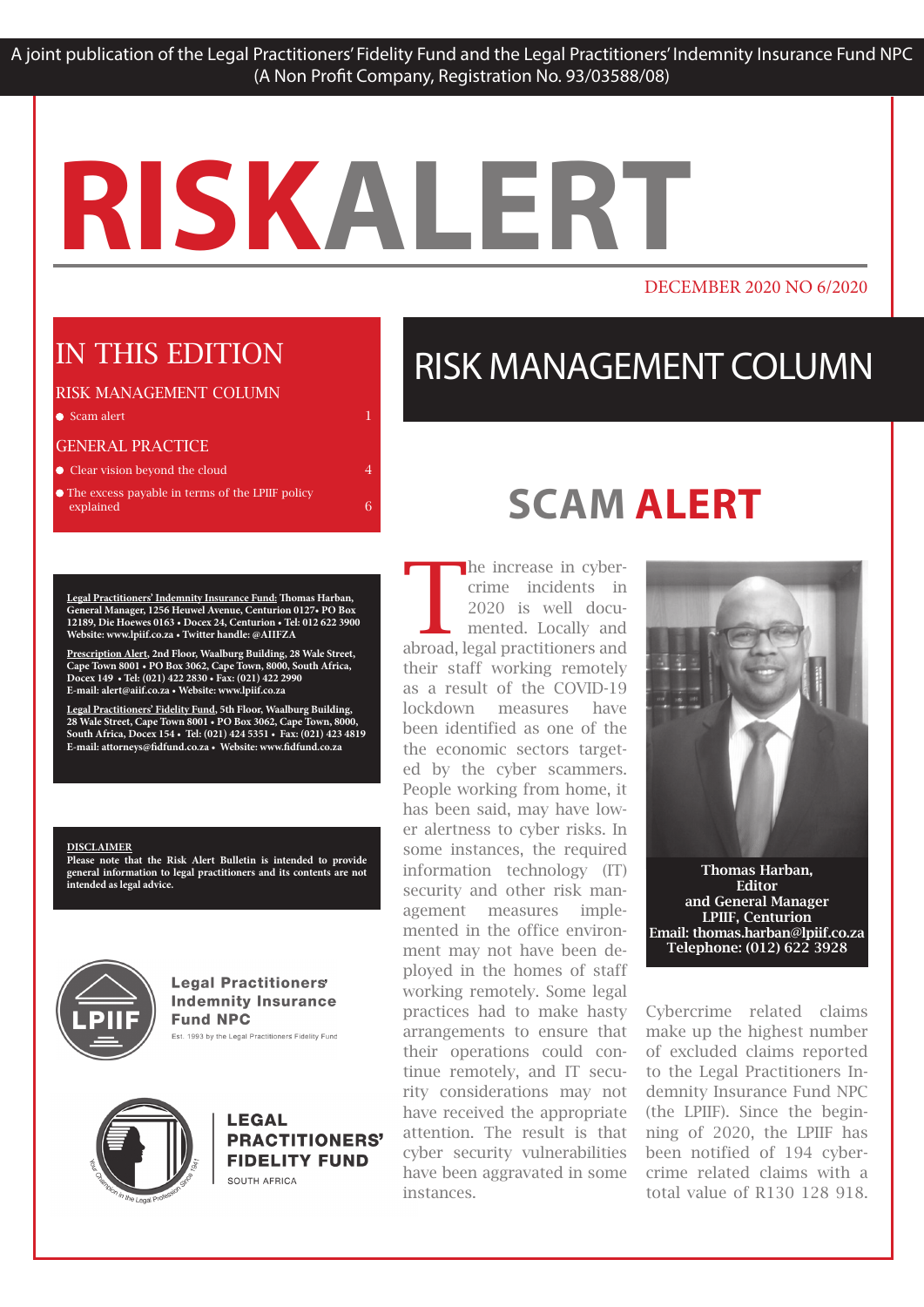### RISK MANAGEMENT COLUMN continued...

The constant flow of cybercrime related notifications is a serious cause for concern as it shows the extent to which South African legal practitioners continue falling victim to cybercrime.

It will be remembered that cybercrime related claims are excluded from the LPIIF Master Policy (see clause 16(o)).

The extent of cyberattacks against law firms, globally, is highlighted in the article entitled '*Law Firms' Reported Cyberattacks Are 'Tip Of The Iceberg*' by Xiumei Dong (accessible at https://www.law360. com/cybersecurity-privacy/articles/1326001/law-firms-reported-cyberattacks-are-tip-of-theiceberg-?nl\_pk=83d7c2b1-2452- 4854-9241-be7d92c6812d&utm\_ source=newsletter&utm\_medium=email&utm\_campaign=cybersecurity-privacy). As noted by the author, many of the cyberattacks go unreported. The article highlights the cybersecurity vulnerabilities in remote working and the fact that the full extent of the attacks may be more severe than currently reported.

As we approach the end of 2020, cybercrime may increase as cybercriminals seek ill-gotten windfalls ahead of the festive season. The cybercriminals, primarily, seek access to the finances and data held by legal practitioners. Several legal practices have also been targets of other forms of cyberattacks such as ransomware attacks.

Everyone in the legal practice must have a heightened alertness to cyber related scams and other scams. Cybercriminals succeed when the guard is lowered – do not let your guard down!

A lot can be written on scams, but, for present purposes, I will highlight just three of the many variations of scams targeting South African legal practitioners.

### Scam 1 – The fraudulent change of banking details

This is the most common of the scams targeting legal practitioners and is sometimes called business email compromise (BEC) scam. Put briefly, the legal practice will receive an email purporting to be from a person to whom a payment is due. The email will provide details of a fraudulent bank account and give an instruction that the funds must be paid into that account. Conveyancers, in particular, have been the target of these scams. In some instances, one character in the email address of the intended recipient of the funds is changed and, unless special attention is paid to the communication, the recipient will be induced into believing that the fraudulent email constitutes a legitimate payment instruction. There have also been instances where an email purporting to be from the law firm is sent to a third party giving fraudulent bank details purporting to be those of the firm. In this instance, funds due to be paid to the practice are paid to the fraudsters.

No payments should be made without a verification of the banking details of the recipient.

Further information on this scam

can be obtained from the following sources:

- The Bulletins published in November 2019, August 2019 and August 2018. Copies of these Bulletins can be accessed at https://lpiif.co.za/risk-management-2/risk-management/. Those editions of the Bulletin also provide suggestions of measures that legal practices can implement in their practices to mitigate the risks arising from this scam.
- **The judgements delivered in** *Fourie v Van der Spuy and De Jongh Inc. and Others* (65609/2019) [2019] ZAGPPHC 449; 2020 (1) SA 560 (GP) (30 August 2019), *Jurgens and Another v Volschenk* (4067/18) [2019] ZAECPEHC 41 (27 June 2019), *Galactic Auto (Pty) Ltd v Venter* (4052/2017) [2019] ZALMPPHC 27 (14 June 2019) and *Lochner v Schaefer Incorporated and Others* (3518/16) [2017] ZAECPEHC 4 (24 January 2017); and
- Michele van Eck, '*A framework for professional duties and liability of legal practitioners in the payment of trust monies*', 2020 TSAR 846

#### Scam 2 – The Fidelity Fund overpayment of audit fee refunds

The *modus operandi* of this scam is that a fraudulent cheque is deposited into the legal practice's bank account. The deposit is followed by a phone call from a fraudster purporting to be from the Legal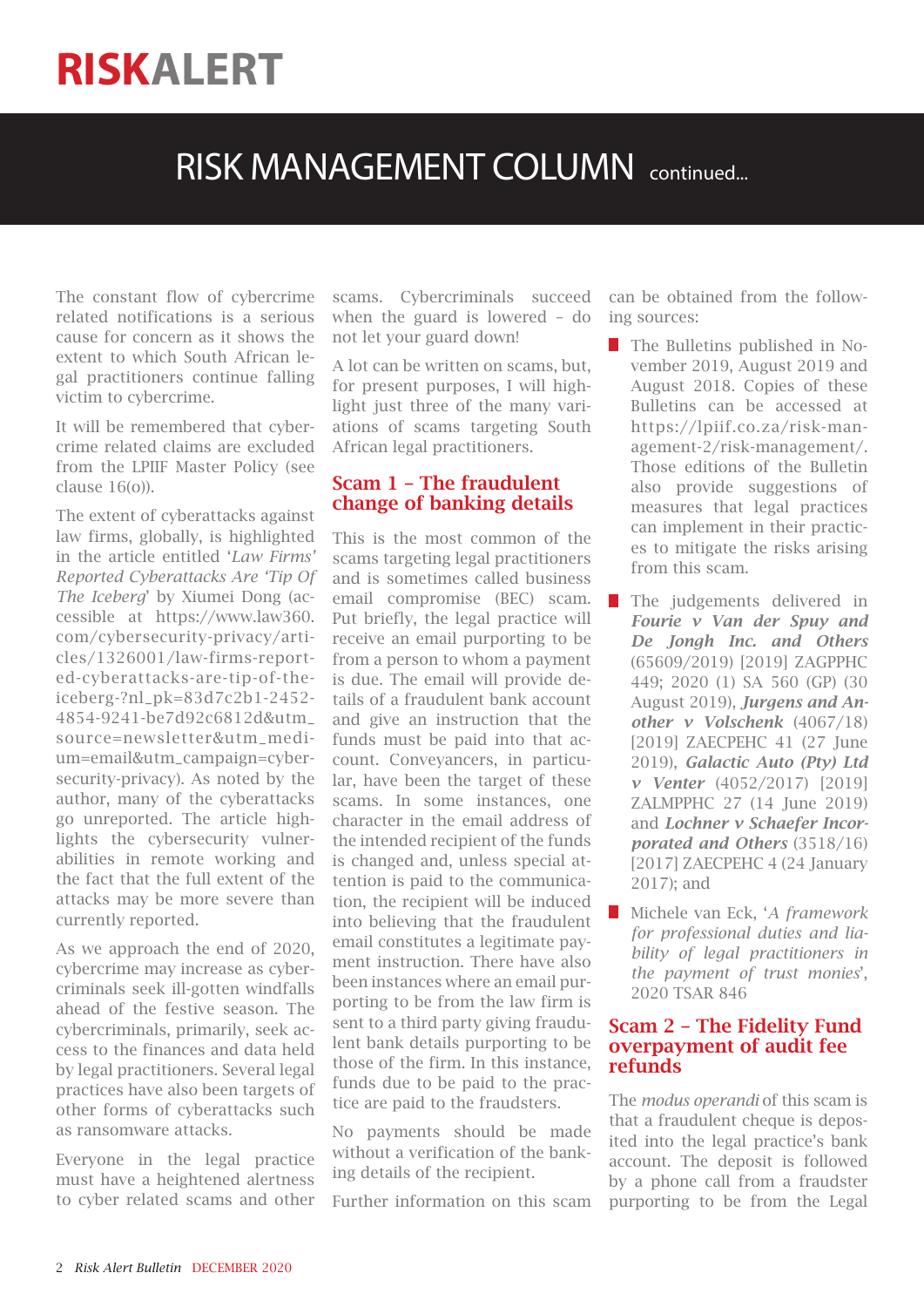### RISK MANAGEMENT COLUMN continued...

Practitioners' Fidelity Fund (the Fidelity Fund).The fraudster alleges that the Fidelity Fund has made an overpayment of the firm's trust audit fees and demands a refund of a substantial portion thereof. As a "sweetner", the fraudster may "authorise" the firm to retain part of the purported payment as fees, though the firm would not have rendered any legal services to earn such a fee. A fraudulent document purporting to be a deposit slip or other form of proof of payment will be sent to the firm on a fake Fidelity Fund letterhead. The perpetrators of the scam will put pressure on the firm to make the 'refund' as soon as possible. This is an attempt to get the firm to make the payment of the 'refund' into the fraudsters bank account before the firm receives a notification from the bank that a fraudulent cheque has been paid into the firm's bank account.

The Fidelity Fund will never make payments in this way and neither will it make such a demand for repayment. Practitioners must not make any payment to the fraudsters in these circumstances.

For more information on this scam see:

- The November 2019 edition of the Bulletin; and
- The warning from the Legal Practice Council (the LPC) and the Law Society of South Africa (LSSA) published at https:// lpc. org.za/warning-against-fraudstatement/

Neither the Fidelity Fund nor the

LPIIF will indemnify practices for losses suffered in this scam.

#### Scam 3 – The 'cat fishing' scam

The most common *modus operandi* of this scam involves the legal practitioner being approached by a party purporting to be either a socalled 'middleman' or some other participant in a purportedly lucrative commercial transaction. The practitioner will be lured into the scam with a promise that a large amount of money will be paid into the firm's trust account. The idea is usually that the trust account will be used as a conduit through which the funds will be passed for onward payment to third parties. Lucrative commissions will then purportedly be earned by the 'middleman' and the practice. Some versions of this scam include a narrative involving the sale of some or other precious metal, foreign exchange or some other offshore transactions. In the face of the COVID-19 pandemic, the transactions involving large amounts of personal protective equipment (PPE) have also been touted.

The narratives to the legal practitioners may vary. At the end of the day, the legal practitioner's trust account will be used as a conduit. Parties who have participated in these schemes and suffer losses, may later turn to the legal practitioners involved in an attempt to recover their losses. Such transactions also expose the practitioners to regulatory action in terms of the Financial Intelligence Centre Act 38 of 2001 or even criminal prosecution in terms of Prevention of Organised Crime Act 121 of 1998. The risk of regulatory action by the LPC also exists. The precautions relating to anti-money laundering are well documented in a variety of freely available literature.

Taking things with the proverbial pinch of salt, applying professional scepticism, being street wise, that old adage that if something sounds too good to be true then it probably is and all the other related words of warning will be well applied by legal practitioners faced with scams.

Though it has been adapted over the years, this scam is not new as will be noted from the facts of *Hirschowitz Flionis v Bartlett and Another* (546/04) [2006] ZASCA 23; 2006 (3) SA 575 (SCA) ; [2006] 3 All SA 95 (SCA) (22 March 2006)

Practitioners facing claims arising out of this scam will not be indemnified by the LPIIF as no legal services would have been rendered by the firm. Regard must also be held to clauses  $XX$ , 1, 16 (e), (f), (j), (k) and (m) of the LPIIF policy, each of which may apply to a claim arising out of the scam.

Educate all members of staff on the common scams, implement the appropriate internal controls to mitigate the risks associated with scams and constantly monitor that the measures are being implemented.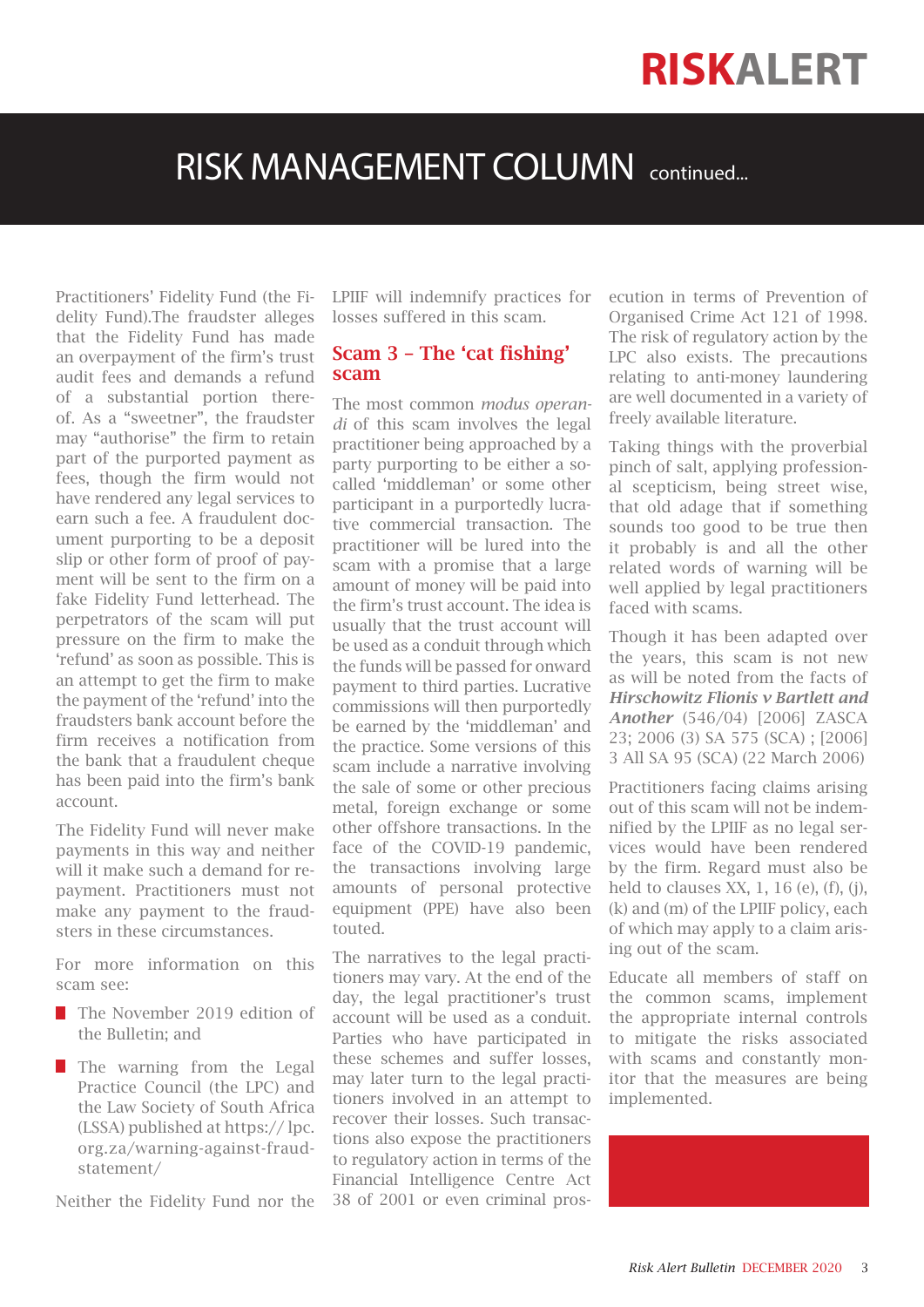### GENERAL PRACTICE



# **CLEAR VISION BEYOND THE CLOUD**

By: Simthandile Kholelwa Myemane Practitioner Support Manager Legal Practitioners' Fidelity Fund

The world finds itself in a cloud that has been caused by the coronavirus, comcloud that has been caused by the coronavirus, commonly referred to as COVID-19. The future looked even more blurry when the pandemic hit and killed a high number of people before the spread could be contained. While certain countries have seen a second wave of the pandemic, South Africa is currently experiencing relatively stable infection rates from the first wave, with the second wave currently uncertain.

Though the virus was not foreseen, it impacted our lives and businesses. We are still living with the pandemic and expected to do so for an unknown period into the future. As we all know, at the time that the virus was first detected in South Africa, we had already seen the damage it was causing in other parts of the world and could therefore put responses in place to deal with it in order to mitigate its potential catastrophic effect. These responses included declaration of a state of national disaster and a hard lockdown that our government introduced to curtail the spread of the virus. This gave time for government to prepare and improve the conditions at our health care facilities in order to deal with the expected numbers of infections.

Legal practices, as businesses, have also been hit hard by this pandemic and have had to respond appropriately. A number of legal practitioners have lost their lives due to the virus. In certain instances, due to being infected with the virus, some legal practices have not been able to reopen even after the economy opened for business. There are legal practices that have had to seek emergency funding following the hard lockdown that was imposed by the government. The question then arises: if we were to experience a second wave that may necessitate some form of stricter lockdown regulations, would the legal profession be prepared? How will legal practices ensure that they are resilient? In this article I attempt to explore various ways in which legal practices can prepare themselves for the event that the second wave materialises, with an anticipated emergence of stricter regulations.

One of the ways to prepare for an eventuality and ensure that one stays afloat is by assessing and, where necessary, changing one's attitude towards technology. We have seen numerous articles around technology and the benefits as well as risks of invest-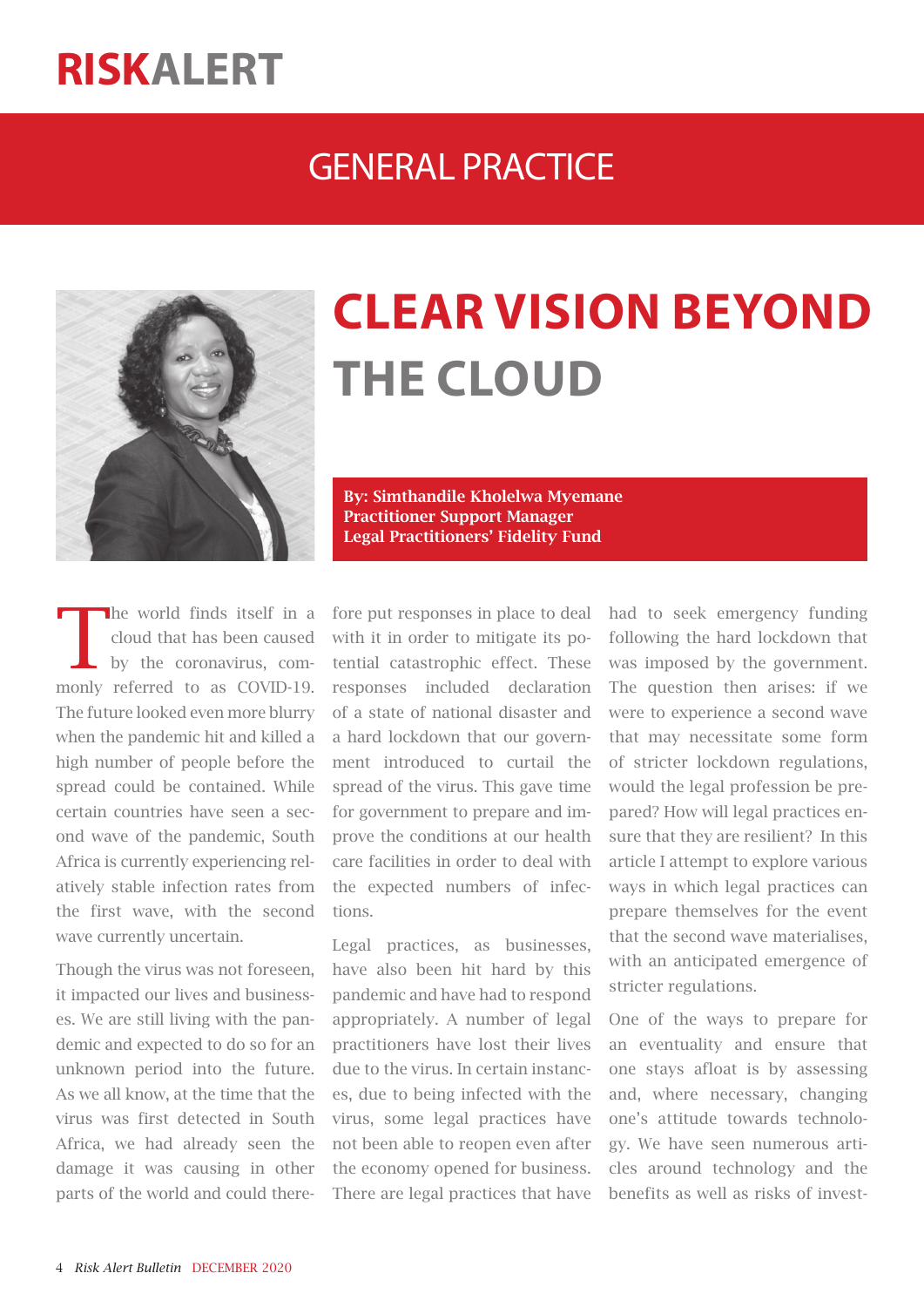### GENERAL PRACTICE continued...

ing in technology. COVID-19 has proven the importance of investing in technology. Since March 2020, businesses that were able to trade virtually have survived the storm. However, enterprises that required their operations to be physically carried out from their usually business premises have struggled, with only some surviving. While closure of legal practice for economic reasons has always taken place, this pandemic has exacerbated the situation as some could not have a clear vision beyond the cloud.

This takes me to the point of business resilience, and I challenge legal practices to develop appropriate resilience. Resilience of a business goes beyond just using technology, but technology is central to whatever mechanisms one explores, especially now. One of the definitions that the Merriam Webster dictionary gives for resilience is that it is 'an ability to recover from or adjust easily to misfortune or change'. Simply put, it is the ability of the organisation to quickly adapt to all situations and be able to push through. Resilience therefore requires that legal practitioners be agile, both in mindset and methodology.

The legal profession still heavily

relies on face-to-face consultations with clients and manual processes for storing client information. Legal practices need to invest in technology that allows virtual consultation with their clients, such as Microsoft Teams, Zoom or other similar technological solutions. These capabilities can also be accessed via various electronic devices, thus enabling the clients to meaningfully participate. In respect of client files, legal practitioners still open physical files for their clients, make notes on the files etc. This often requires of a legal practitioner to have access to the physical file to ascertain the status of a matter and to be able to do further work on the file. We have been hearing of the technological future that is coming and that future has arrived now. Legal practices can still open and maintain files for each client, but this can take place in a digital space instead of a physical file.

One of the advantages of digitisation and automation is that if a mandate, for instance, is concluded and payments relating to that mandate become due, these should not wait for one to go to the office to make the payments. The workflow that would have occurred at the office should still

occur away from the office. The person assigned to sign-off a file should be able to do so off-site. A notification can be sent to the person responsible to initiate payment, who will follow the internal payment processes and payment can be affected without compromising any of the internal controls. Should the second wave materialise, legal practitioners should be well positioned to continue servicing their clients as if they are at their operating premises, and in that way the client remains happy. This also ensures that the legal practice and legal practitioners remain relevant.

Investing in and using technology should not be seen to suggest that people stop applying logic to situations. There are risks that come with technology, and legal practices and practitioners should ensure that they employ the necessary security measures to protect themselves from attempts to defraud them.

#### **CONCLUSION**

Legal practitioners need to ensure that their practices are resilient and can stand the test of time.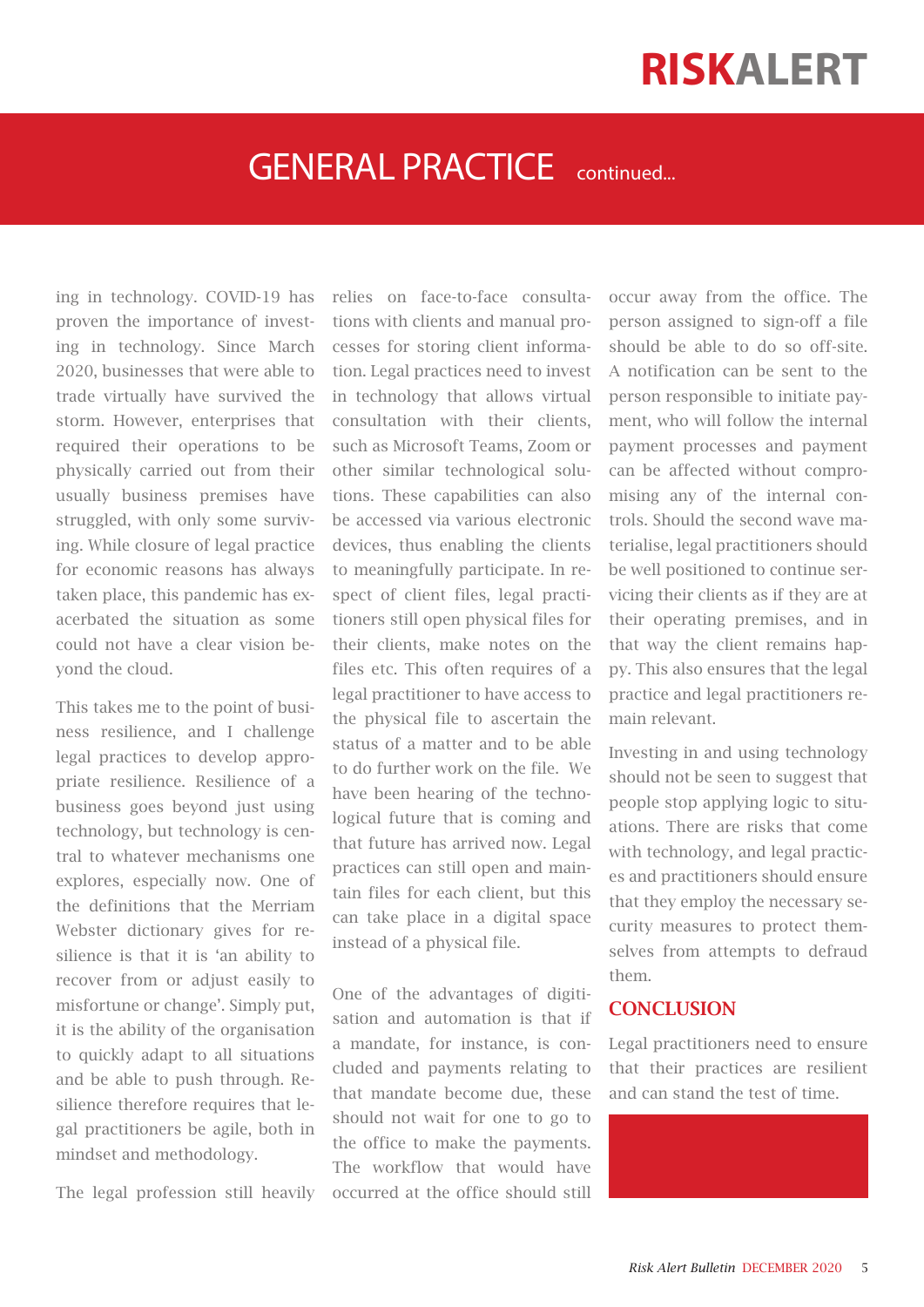### GENERAL PRACTICE continued.

The limits of indemnity<br>
afforded to insured legal practitioners under<br>
the Legal Practitioners<br>
Indemnity Insurance<br>
Fund NPC (the LPIIF) Master Poliafforded to insured legal practitioners under the Legal Practitioners Indemnity Insurance cy were explained in the November 2020 edition of the Bulletin. As indicated in that edition, various aspects of the LPIIF cover will be explained in a series of articles published in the Bulletin. In this edition, the focus is on the excess payable (also called the deductible).

The payment of an excess is a common requirement in short-term insurance policies when a claim is paid. The LPIIF Master Policy is no exception in this regard.

#### When is the excess payable under the LPIIF policy?

The excess becomes payable where indemnity has been afforded to the insured legal practitioner and the latter is found liable to compensate the claimant. The amount of the liability could be set out in the terms of a judgement handed down by a court or in the terms of a settlement agreement. In the latter instance, the settlement agreement will set out the amount of the liability and specify that the insured is liable to pay the excess (and the amount thereof).

The excess will then become payable at the point the LPIIF needs to make payment of the claim.

The excess is the first amount payable in respect of the claim. The in-

# **THE EXCESS PAYABLE IN TERMS OF THE LPIIF POLICY EXPLAINED**

By: Thomas Harban, General Manager LPIIF

sured practitioner will be required to pay the excess directly to the claimant or the latter's legal representative. The LPIIF will require proof that the excess has been paid (if already paid) or a pledge signed by the insured undertaking to pay the excess.

No excess is payable where:

- **The claim is successfully de**fended
- **The LPIIF makes a payment of** approved costs
- $\blacksquare$  The LPIIF only pays the defence costs in respect of a claim

### Who is liable to pay the excess?

Remember that the indemnity is afforded to the legal practice and the legal practice is thus liable to pay the excess. With single practitioners it will be clear that the sole practitioner will be liable for the excess. In practices with more than one principal (see the definition of principal in clause XXIII of the policy) a dispute sometimes arises between the partners/directors in the firm with regards to whether the partner/ director who dealt with the underlying matter and thus exposed the firm to the liability is solely responsible for the payment of the excess or whether the all the partners/directors are liable to pay. The partners/directors are jointly and severally liable for the liabilities of the practice and the excess is one example of such liability. The LPIIF, to the extent provided in the policy, indemnifies the practice as a whole in respect of the liability for the claim. How the excess is split between the partners/directors is an internal matter that does not involve the LPIIF or the claimant.

The liability to pay the claim may arise at a time when the constitution of the firm has changed or even where the firm no longer exists. It not uncommon that the relationship between the former partners/ directors may, in the interim, have deteriorated to the extent that there is little, if any, civil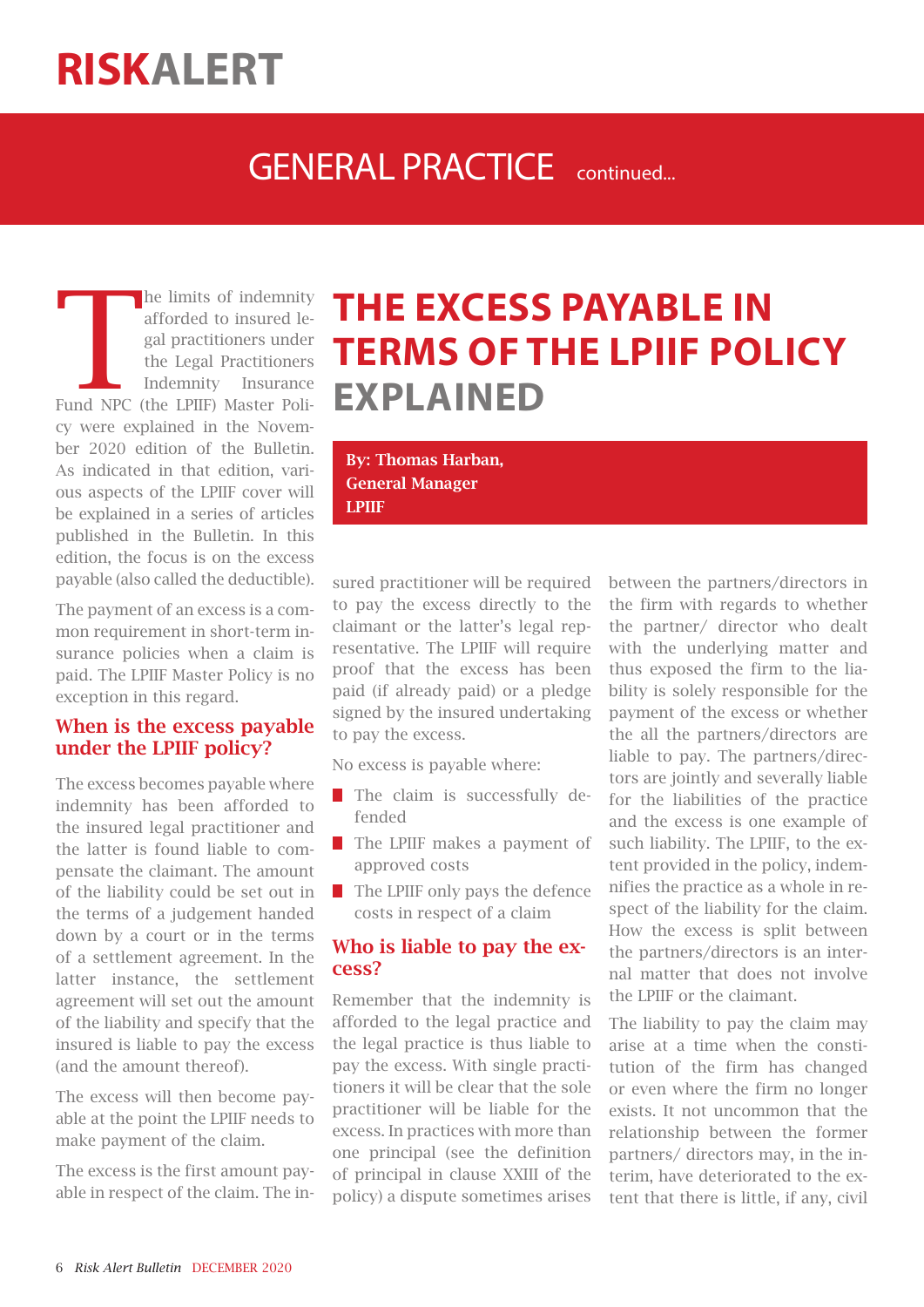### GENERAL PRACTICE continued.

communication between them and they may have become belligerent and uncooperative towards each other and thus dispute who is liable to pay the excess. Such a dispute may delay the finalisation of the claim while the squabble drags on. Interest on the claim could be running and thus the liability of the practitioners will be increasing. The claimant and the LPIIF cannot be prejudiced in perpetuity by such an internal dispute.

One measure of mitigating this risk is to address liability for the excess in the partnership agreement. This will also provide certainty to the principals in the practice. In this regard, see the suggestions in the article "Until a claim do us part: Does your partnership agreement address the event of a claim against the firm?" published in the October 2017 edition of De Rebus (http://www.derebus.org.za/ claim-us-part-partnership-agreement-address-event-claim-firm/ accessed on 30 October 2020). In that article it was noted that:

*'A partnership of practitioners (as with any other partnership) is based, inter alia, on good faith between the participants in that relationship to the achievements of the objects of the partnership. In addressing attorneys in various forums, I have often likened the partnership agreement entered into by practitioners to an antenuptial contract (ANC) entered into by parties about to enter a marital rela-* *tionship. All the terms of the relationship should be carefully set out so that, in the unfortunate event of a dissolution, the rights and obligations of the respective parties to the 'fruits and the spoils of the union' are clearly recorded. I surmise that for so long as the partnership relationship peacefully persists and all the parties thereto are deriving the associated benefits, it would be improbable that any of the participants would feel the need to regularly have regard to the contents of the underlying agreement. (I suppose that, similarly, a married couple would hardly find a need to refer to their ANC contract while their union is a happy one.) However, when the relationship ends, or faces the threat of termination (whether, for example, in the unfortunate event of the demise of one of the partners or the threat of a claim against the partnership), the parties may suddenly then find a need to have careful regard to the contents of the agreement. At that stage it may be too late to seek to address any gaps in the agreement.*

*…[A] Number of questions [arise], which practitioners should consider addressing.*

*What if, for example –*

- o *a claim against the partnership arises only after the partnership has been dissolved;*
- o *a claim is made against the partnership, but the underly-*

*ing circumstances of the claim arose when the practitioner concerned was part of a previous entity; or*

o *one partner, facing a claim, either joins the other(s) or institutes action against them for a contribution?*

*A response that "we simply did not consider these questions" may not assist when the partnership is faced with a claim.*

*My suggestion to practitioners is that it would be prudent to address issues relating to professional indemnity (PI) claims and other forms of potential liability in the partnership agreement. A claim for PI, misappropriation of funds or some other liability may arise after the partnership has been dissolved. In many instances, practitioners moving between firms may take the files they have worked on (or are currently working on) with them. What will happen in the event that there was breach of mandate, while the practitioner was still with the previous firm? Against which firm will the claim lie? In many partnership agreements, substantial emphasis is placed on how the financial rewards will be shared between the partners/directors but little (if any) attention is paid to how liabilities will be addressed.*

*The [LPIIF] is often notified of claims against firms, which no longer exist in the form they had existed, when the circumstances giv-*